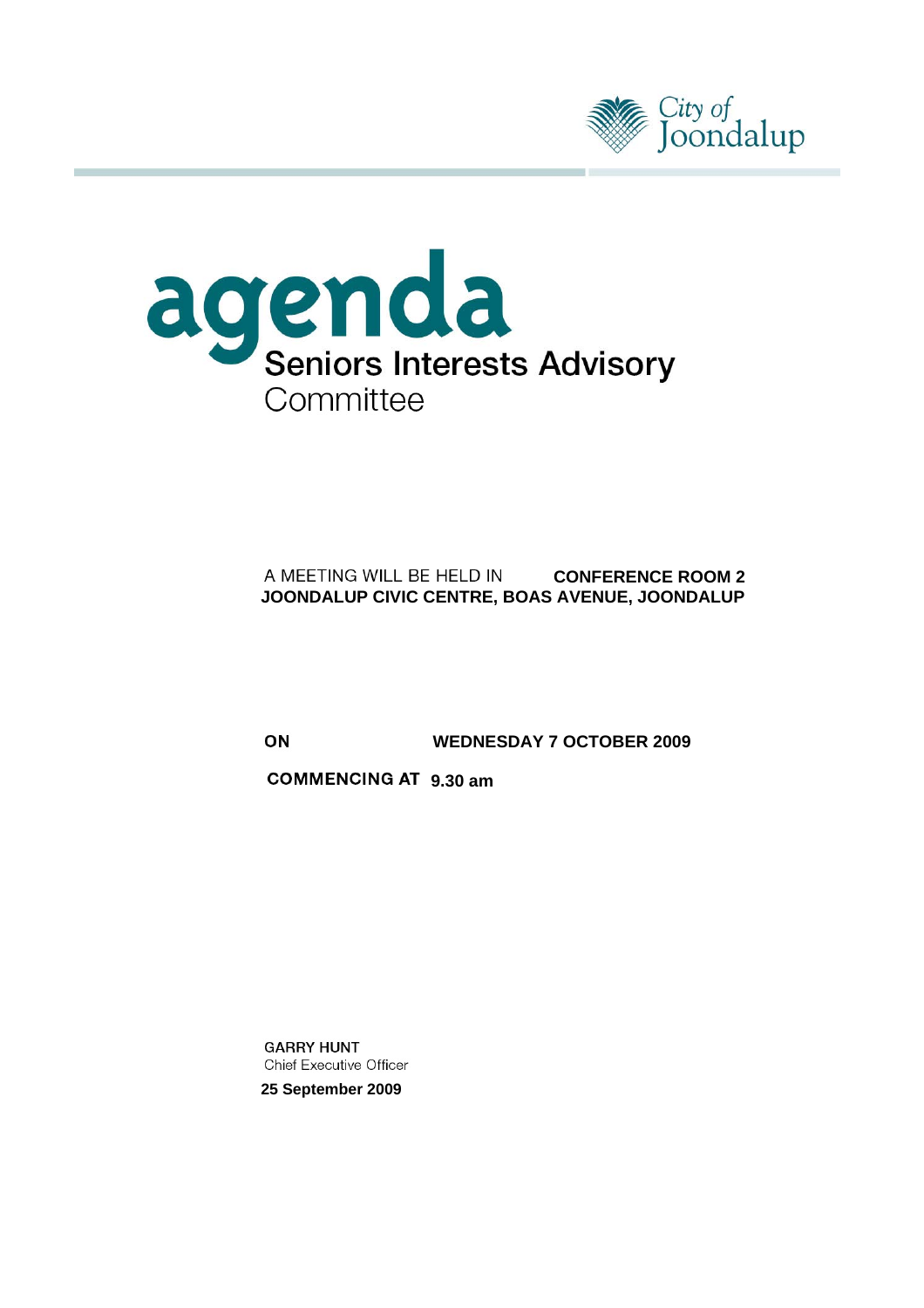## **TABLE OF CONTENTS**

| <b>Item No</b>    | <b>Title</b>                                                                    | Page No |
|-------------------|---------------------------------------------------------------------------------|---------|
|                   | <b>Declaration of Opening</b>                                                   | 3       |
|                   | Apologies/Leave of absence                                                      | 3       |
|                   | <b>Confirmation of Minutes</b>                                                  | 3       |
|                   | Announcements by the Presiding Person without discussion                        | 3       |
|                   | <b>Declarations of Interest</b>                                                 | 3       |
|                   | Identification of matters for which the meeting may sit behind<br>closed doors  | 3       |
|                   | Petitions and deputations                                                       | 3       |
|                   | Reports                                                                         | 3       |
| Item 1            | Community Transport Program – Investigate feasibility of a<br>third bus [55511] | 4       |
| Item <sub>2</sub> | Provision of Community Transport Service to Jacaranda<br>Lodge [55511]          | 10      |
|                   | Motions of which previous notice has been given                                 | 14      |
|                   | Requests for Reports for future consideration                                   | 14      |
|                   | Closure                                                                         | 14      |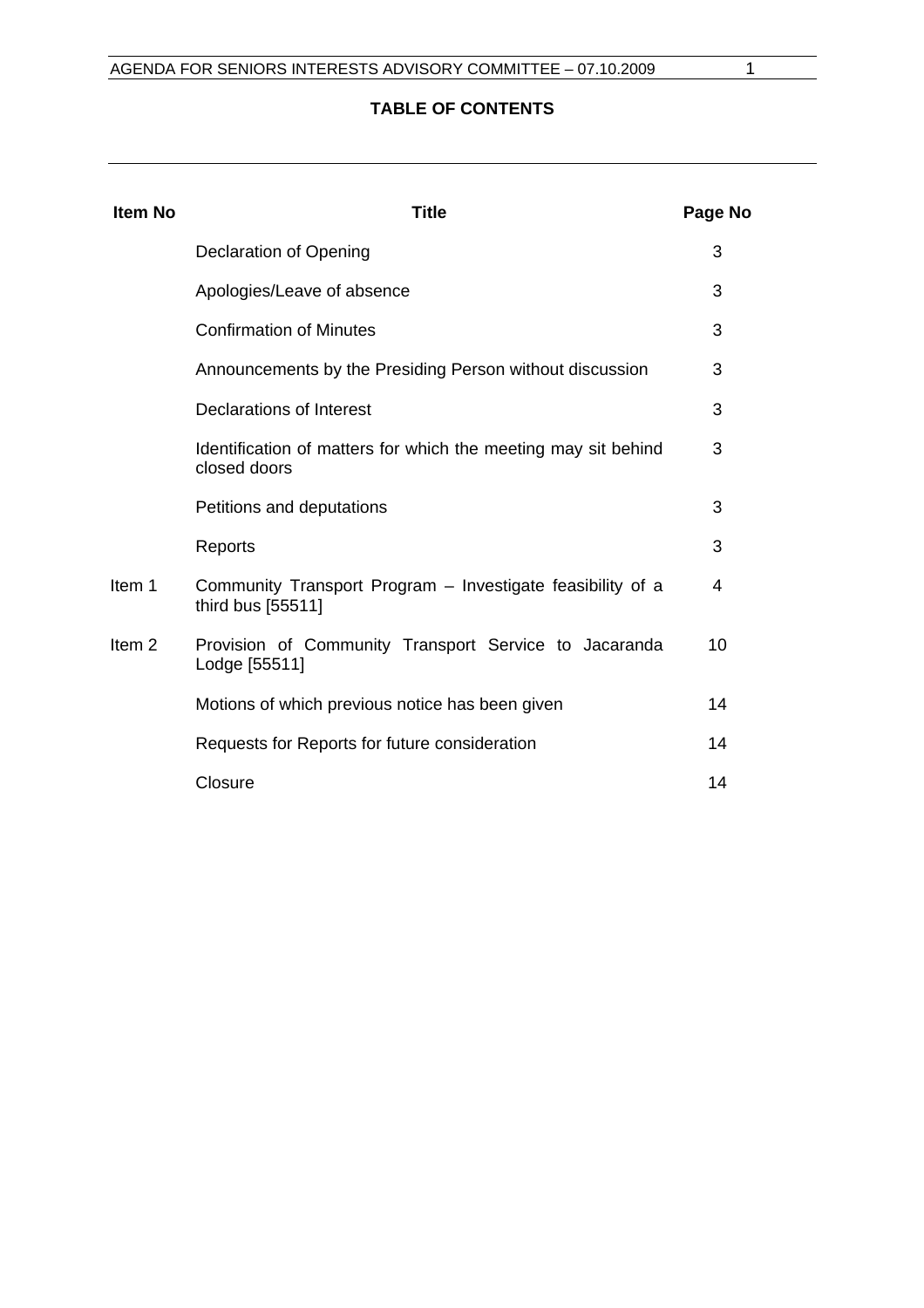## **CITY OF JOONDALUP**

Notice is hereby given that a meeting of the **SENIORS INTERESTS ADVISORY COMMITTEE** will be held in Conference Room 2, Joondalup Civic Centre, Boas Avenue, Joondalup on **WEDNESDAY 7 OCTOBER 2009** commencing at 9.30 am.

GARRY HUNT Chief Executive Officer  $\Box$  Joondalup Joondalup 25 September 2009 Western Australia

## **AGENDA**

Committee Members (12)

| Cr Brian Corr<br>Cr Fiona Diaz<br>Ms Margaret March<br>Ms Joy Coleman<br>Ms Valerie Corey<br><b>Ms Patricia Geary</b><br>Mr Allyn Bryant<br>Ms Maria Bunn<br>Ms Lynda Waterman<br>Mr Alex Cilia La Corte<br>Mr Patrick Wyburn | <b>Presiding Person</b><br><b>Deputy Presiding Person</b> | South-East Ward<br>South Ward<br><b>Community Member</b><br><b>Community Member</b><br><b>Community Member</b><br><b>Community Member</b><br><b>Association of Independent Retirees</b><br>Multicultural Aged Care Services WA<br>Senior Community Liaison Officer<br><b>National Seniors</b><br><b>Retirement Complexes Association</b> |
|-------------------------------------------------------------------------------------------------------------------------------------------------------------------------------------------------------------------------------|-----------------------------------------------------------|------------------------------------------------------------------------------------------------------------------------------------------------------------------------------------------------------------------------------------------------------------------------------------------------------------------------------------------|
| Ms Anne Pike                                                                                                                                                                                                                  |                                                           | Advocare Inc                                                                                                                                                                                                                                                                                                                             |

#### **Quorum for meeting: (6)**

The quorum for a meeting is to be at least 50% of the number of offices (whether vacant or not) of members of the committee.

#### **Simple majority:**

A simple majority is to be more that 50% of those members present at the meeting.

#### **Absolute majority:**

An absolute majority is to be more that 50% of the number of offices (whether vacant or not) of the committee.

#### **Casting vote:**

In the event that the vote on a motion is tied, the Presiding Person must cast a second vote.

#### **Terms of Reference**

- $\triangleright$  To oversee the strategic coordination of all seniors' issues across Council;
- $\triangleright$  To provide advice to Council to ensure that the concerns of seniors are adequately represented in the City's planning processes and the strategic directions being developed for older people across the City.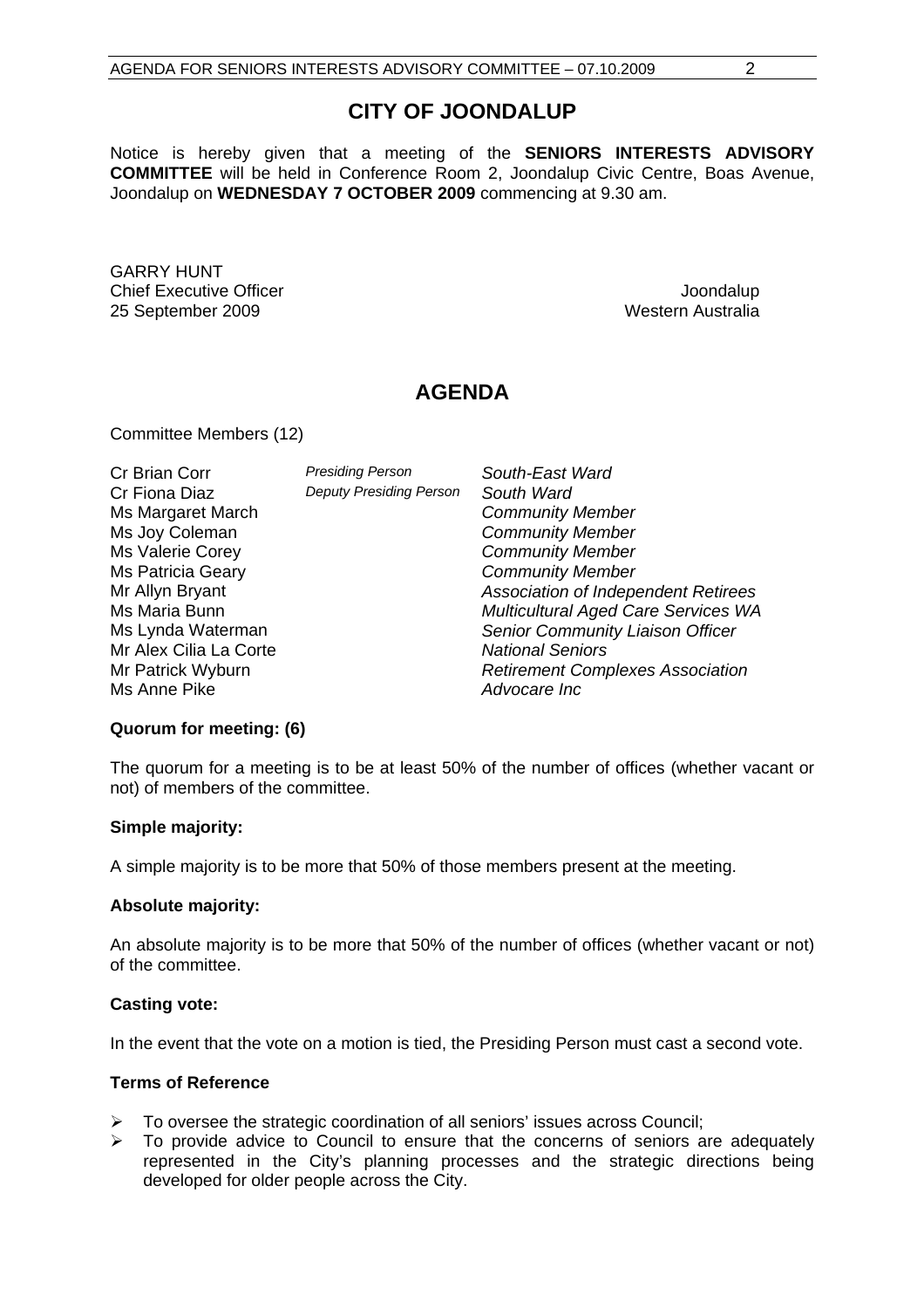### <span id="page-3-0"></span>**DECLARATION OF OPENING**

### **APOLOGIES/LEAVE OF ABSENCE**

#### **CONFIRMATION OF MINUTES**

MINUTES OF THE SENIORS INTERESTS ADVISORY COMMITTEE HELD 3 JUNE 2009.

**RECOMMENDATION** 

**That the minutes of the meeting of the Seniors Interests Advisory Committee held on 3 June 2009 be confirmed as a true and correct record.** 

**ANNOUNCEMENTS BY THE PRESIDING PERSON WITHOUT DISCUSSION** 

**DECLARATIONS OF INTEREST** 

**IDENTIFICATION OF MATTERS FOR WHICH THE MEETING MAY SIT BEHIND CLOSED DOORS** 

**PETITIONS AND DEPUTATIONS** 

**REPORTS**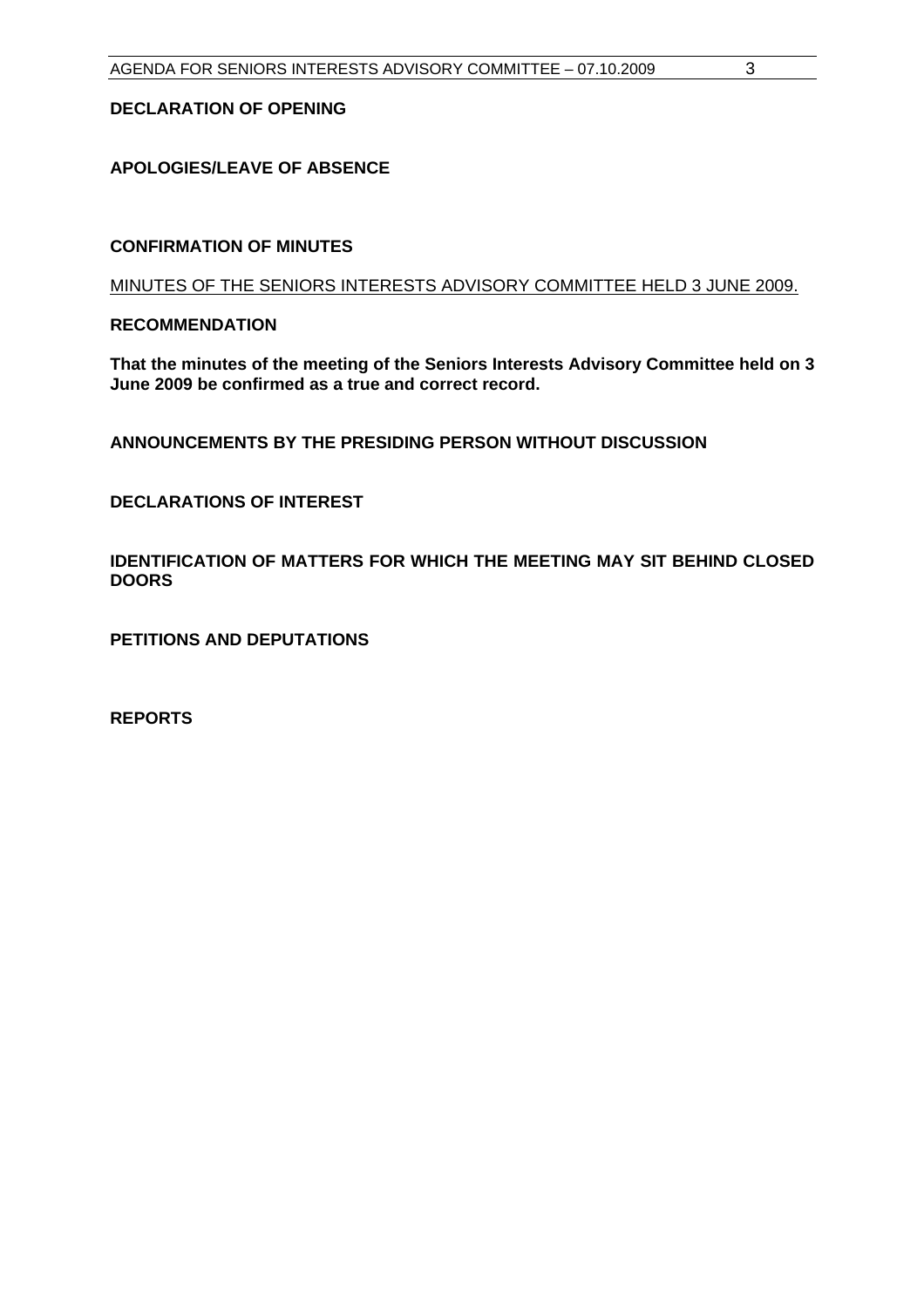## <span id="page-4-0"></span>**ITEM 1 COMMUNITY TRANSPORT PROGRAM INVESTIGATE FEASIBILITY OF A THIRD BUS**

| <b>WARD:</b> | All |
|--------------|-----|
|              |     |

| <b>RESPONSIBLE</b><br><b>DIRECTOR:</b> | Mr Garry Hunt<br><b>Chief Executive Officer</b> |
|----------------------------------------|-------------------------------------------------|
| <b>FILE NUMBER:</b>                    | 55511                                           |
| <b>ATTACHMENTS:</b>                    | Nil.                                            |

#### **PURPOSE**

To provide the Seniors Interest Advisory Committee (SIAC) with:

- Additional information as requested on the cost of providing a third bus for the Community Transport Program;
- Information on possible options for increasing service capacity.

#### **EXECUTIVE SUMMARY**

The City of Joondalup Community Transport Program provides an alternative for older people in the community who do not drive and experience difficulties accessing public transport mainly due to frailty or ongoing functional disabilities.

The City of Joondalup Community Transport Program currently operates two buses each with a capacity of 22 seats which are used every week day to take people to routine destinations. At present the City has 19 volunteers who implement 22 runs per week (an average of 160 volunteer hours per week). The program is very highly regarded by the customers and their respective families and is in increasingly high demand.

An increase in program capacity will enable the City to continue providing services in line with an increase in need due to the ageing population and planned expansion of the Community Transport Program to service key City events and programs.

Three options for expanding program capacity have been provided with Option 1 being fully costed. Option 3 of overbooking the existing program by 15% is considered the most cost effective for the City in the short term.

A review of the City's Community Transport Program will be undertaken of the next six months to investigate:

- Opportunities for service delivery via a regional program;
- Possible models for program delivery in conjunction with aged care facilities and /or other community organisations.

*It is recommended that the Seniors Interest Advisory Committee:* 

- *1 NOTES the review of the Community Transport Program to be undertaken by the City in the next six months;*
- *2 SUPPORTS Option 3 in the short term, which is to increase current service capacity with existing resources.*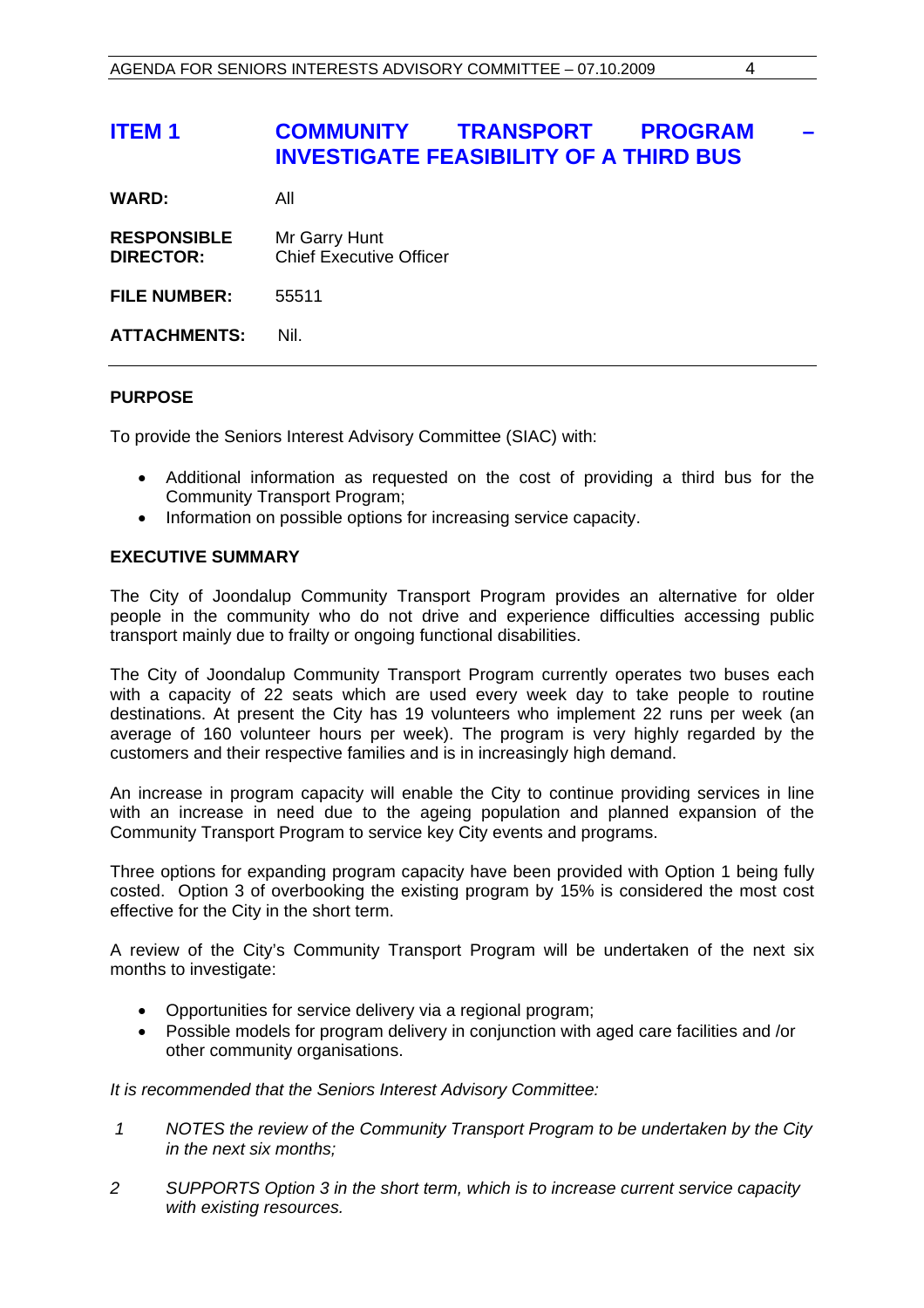#### **BACKGROUND**

At the April 2009 meeting SIAC requested a report on the potential for the City to purchase a third bus for the Community Transport Program. At the May Council meeting, this request was endorsed and a report has subsequently been prepared.

The service is offered in order to provide access to shopping venues, senior citizens clubs and places of interest. The program is offered because some people have little or no access to other reasonably-priced and reliable transport services.

In line with the operating model historically adopted by local governments around Australia, the program is co-ordinated by a paid staff member and supported by a pool of volunteer drivers and assistants. A similar program is provided by the majority of local governments in the metropolitan area of WA.

The Community Transport Program is a continuation of the service provided by the Shire of Wanneroo which commenced approximately 18 years ago. When the City of Joondalup was formed in 1998, it continued to identify transport as a priority need of the ageing population and maintained the program to facilitate this need.

In 2006 the Whitford Shopping City centre management advertised the Community Transport Program to residents of surrounding suburbs (without the knowledge of the City). The Program was subsequently inundated with enquiries from prospective clients who unfortunately were unable to join the Program due to it being at full capacity. This example highlights the level of need for the service throughout the community.

#### **DETAILS**

The City has an estimated 43,000 residents aged 50 years and over (Australian Bureau of Statistics 2006 Census data). Given limited capacity to increase passenger numbers, the City has been unable to widely promote the service to residents. Despite not actively promoting the Program, the City received 12 enquiries about the service in June 2009 and added eight new clients into the program for shopping trips and seniors clubs.

With an increasing ageing population, increased service capacity and wide promotion to City residents, it is expected there would be significant growth in demand for the Community Transport Program. An increase in the City's fleet of vehicles will be necessary to continue to provide the service to the community.

#### Potential Future Clients

With increased capacity, the following aged accommodation facilities are interested in using the Community Transport Program:

- Barridale Lodge
- Bethanie Warwick
- Brightwater Edgewater
- Brightwater Joondalup
- Corinthian Court
- Edgewater Mercy Hostel
- Edgewater Mercy Villas
- Glengarry Retirement Village
- Grand View Aged Care
- Keith Simpson Masonic Village
- Kingsley Lakeside Village
- Kingsley Lodge
- Kingsley Retirement Village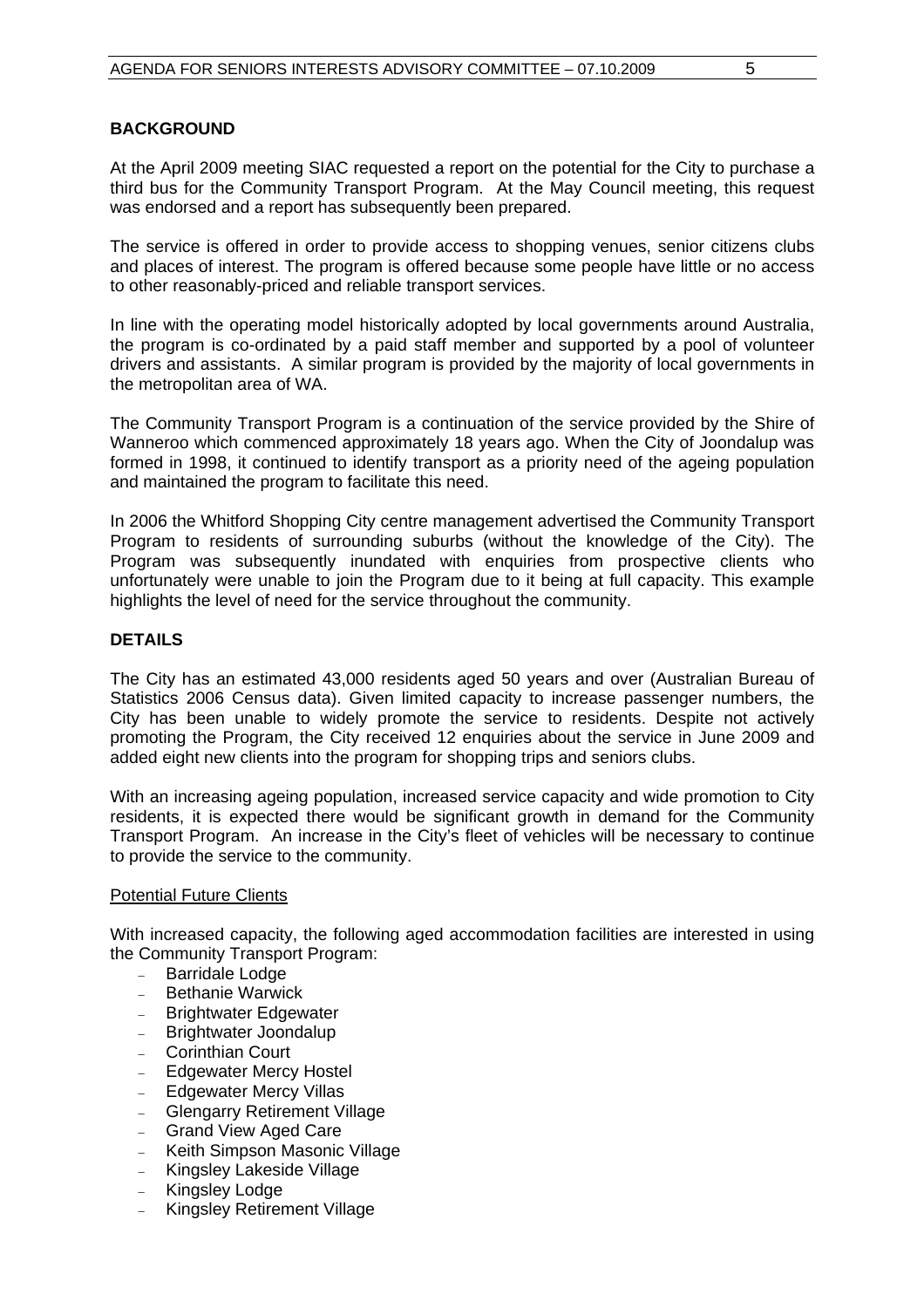- Kinross Care Centre
- Meath Care
- Ocean Reef Retirement Country Club
- Patricia Teague Villas
- Seacrest Retirement Village
- St Ives Northshore

The following facilities own buses:

- Kinross Care Centre 12 seater bus
- Lady McCusker 12 seater bus, however need wheelchair access
- Timberside Villas 11 seater bus

#### Social and transport services for people unable to access mainstream services

Although some Community Transport Program clients may be provided with Government funded social, recreation, shopping or transport services, the Program is not a duplication of services available. Federal Government funding for aged accommodation facilities includes Recreational Therapy (on-site provision only), however does not cover transport costs. Community based clients (including retirement village residents) who are eligible for State Government funded Home and Community Care (HACC) may be receiving social support services and transport funded through HACC. These services, however, are limited and are not considered to entirely meet an individual's social, shopping and transport needs.

#### Community Transport to City Programs and Events

The City currently provides Community Transport to the Sunday Serenades concert series and some Platinum 50+ Adventure Program events.

Community Transport Program client wellbeing will greatly benefit from being offered transport to City programs and events such as the Art of Ageing, Joondalup Festival, Community Art Exhibition and the Invitation Art Award tours, Summer in the City concert series and Library programs including; Discover Sessions, Game On! and Live and Learn.

Social inclusion and participation are key indicators of positive and active ageing – health and wellbeing.

#### **Issues and options considered:**

An increase of service capacity could be achieved through one or more of the following options:

#### 1 Purchase of Additional Bus

The purchase of a third bus would immediately increase the Community Transport Program service capacity however would be at a significant initial financial outlay and involve ongoing associated maintenance costs. The provision of the additional service may also result in the need to recruit more volunteers which has some associated costs.

#### 2 Provision by Aged Accommodation Providers

The City of Joondalup currently provides services to residents of 13 (of 26) aged accommodation providers or villages. The City could liaise with aged accommodation providers (both existing clients and other providers in Joondalup) to encourage and support them to purchase a bus through existing funds, grants or sponsorship.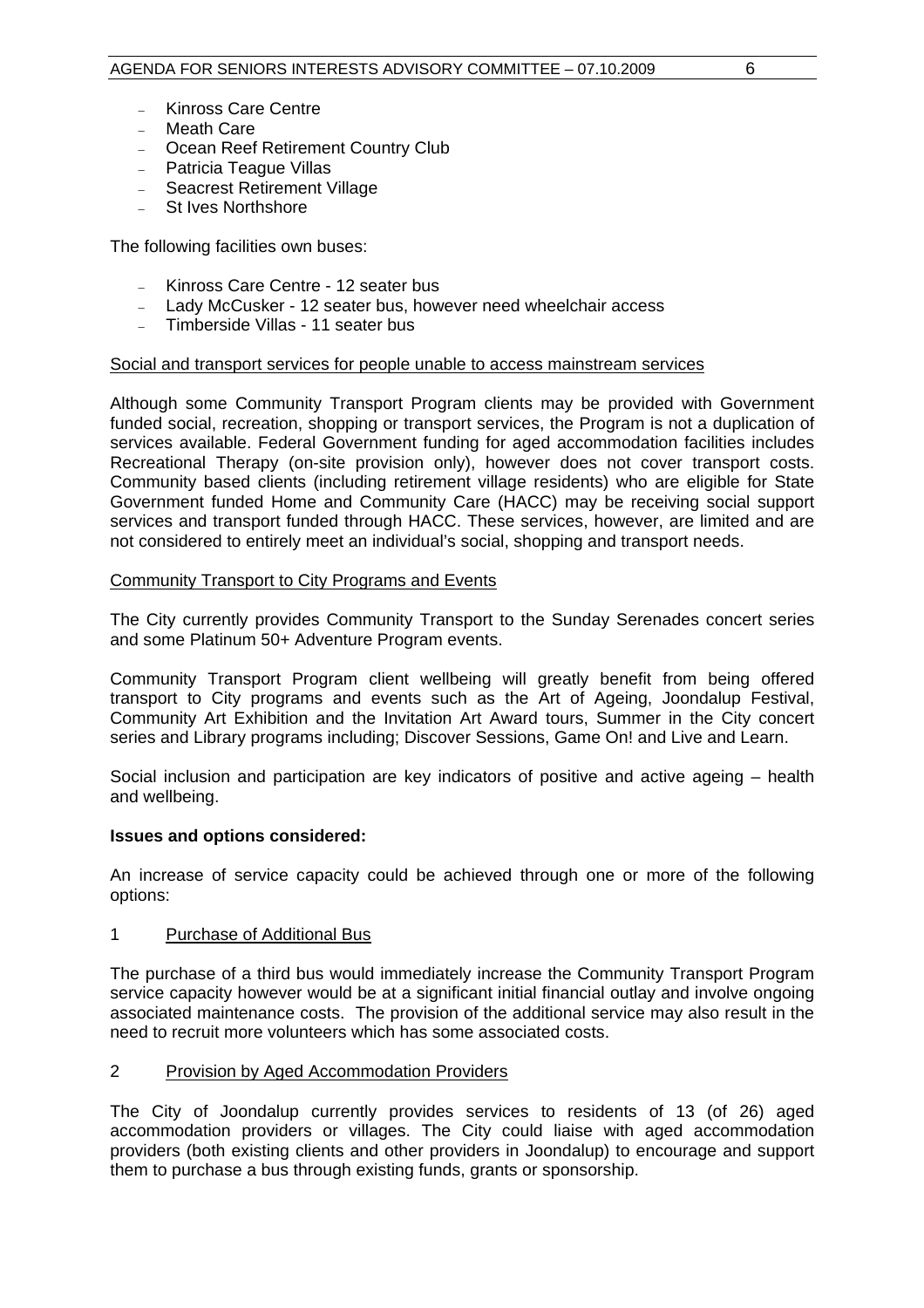The City could work to encourage or facilitate providers with buses to set up reciprocal arrangements with accommodation facilities in neighbouring suburbs to utilise the resource. This sustainable process would initially take up considerable time for City officers and could eventuate in increased service capacity to focus on older people living in the community rather than in aged residential communities.

#### 3 Increase Current Service Capacity with Existing Resources

The Program operates at an average of 70% capacity which is mostly attributed to client illness. Given the longevity of this data over the history of the program, the City could safely over book the Program by 15% to ensure greater utilisation of service.

#### **Legislation/Strategic Plan/Policy Implications**

#### **Legislation**

Not Applicable.

#### **Strategic Plan**

- Key Focus Area: Community Wellbeing; The City of Joondalup is committed to enhancing the wellbeing of all people in the community – socially, emotionally, culturally and physically.
- Objective: 5.1 Objective: To ensure the City's facilities and services are of a high quality and accessible to everyone.
- **Policy Policy 5-1 Access and Equity** To ensure that there is equitable access to the City's information, services and facilities for all residents.

#### **Risk Management considerations:**

The Community Transport Program provides services to older people who are at risk of social isolation and exclusion. Not increasing Community Transport capacity in line with community need may lead to broad implications in terms of community wellbeing and the City's Access and Equity policy.

#### **Financial/Budget Implications:**

The costs associated with Option 1 (ie outright purchase of a third bus) are highlighted in the table below:

| <b>Capital</b>      | \$        | <b>Operating (Per Annum)</b>                 |          |
|---------------------|-----------|----------------------------------------------|----------|
|                     |           |                                              |          |
| Purchase of New Bus | 160,000   | Volunteer Costs (Travel, Uniforms)           | 8,430    |
|                     |           | <b>Replacement Vehicle Hire</b>              | 270      |
|                     |           | Vehicle Running Expenses (Fuel,              | 12,000   |
|                     |           | Service)                                     |          |
|                     |           | Registration                                 | 374      |
|                     |           | <b>Insurance &amp; Excess</b>                | 2,600    |
|                     |           | <b>First Year Financing Costs (Interest)</b> | 9,664    |
| <b>Total</b>        | \$160,000 | Total                                        | \$33,338 |

There is no provision in the City's 2009-10 Budget for the purchase of a third bus. If the purchase of a third bus was supported this would need to be considered as part of the 2010-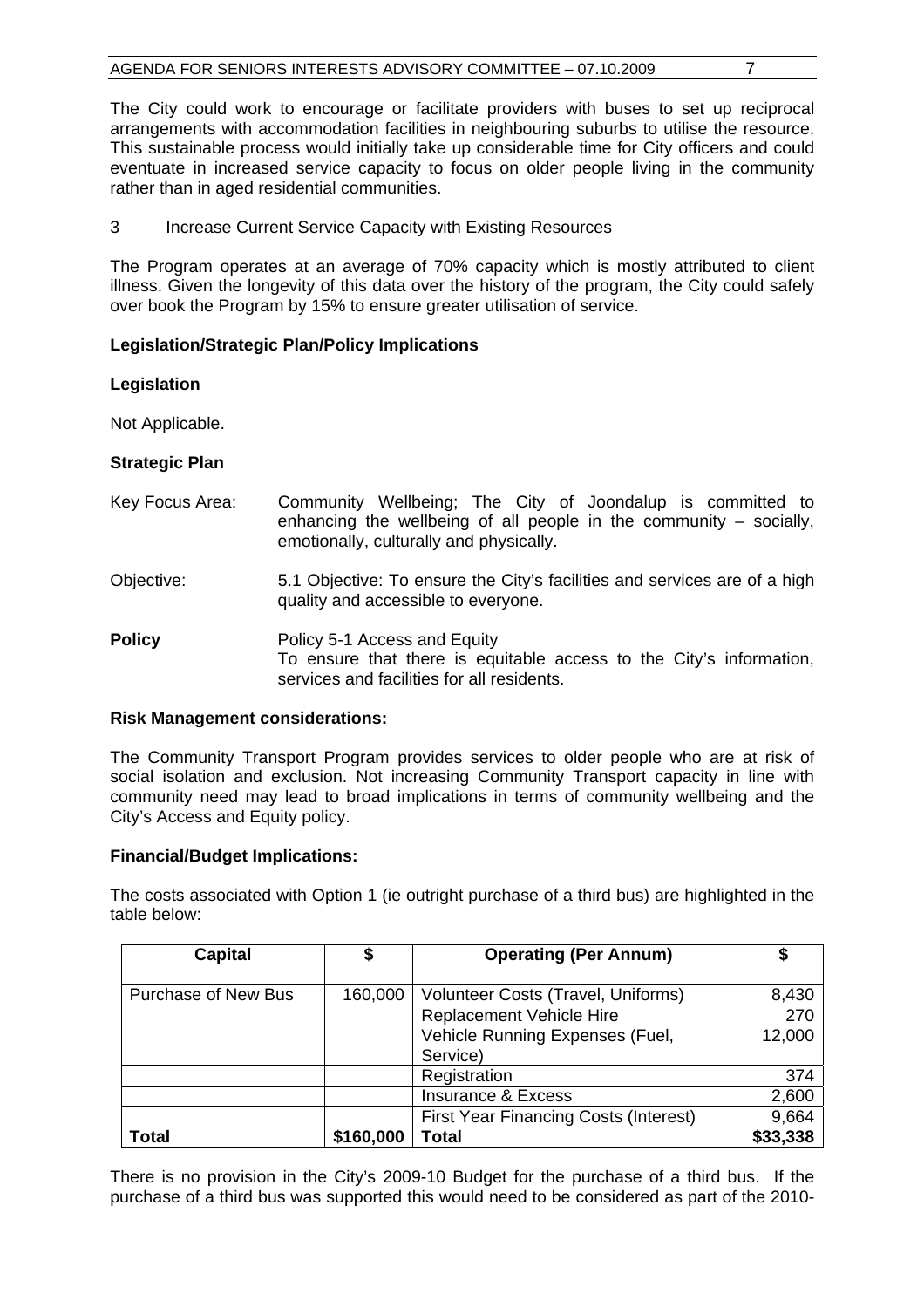11 Budget deliberations with development of a business case. Options 2 and 3 will involve predominantly City staff time which can be accommodated within existing resources.

#### **Regional Significance:**

Not Applicable.

#### **Sustainability Implications:**

#### Social

It is important for older people to have access to transport in order for them to maintain a sense of community allowing them to connect with their social networks and the broader community. This offers older people some independence and dignity and helps to reduce feelings of isolation and hopelessness.

#### **Economic**

An increase in the capacity Community Transport Program utilisation may lead to an increase in patronage of local businesses and services as the Program includes excursions to various locations and services throughout the City.

#### **Consultation:**

Not Applicable.

#### **COMMENT**

For the City to provide an accessible, equitable and inclusive service it is important for the Community Transport Program to have the capacity to meet the need in the community. Widely promoting the service without having capacity to meet demand may create an expectation which initially could not be met.

The average current utilisation rate for the Community Transport Program with two buses is 70%. It is difficult to achieve a 100% utilisation rate because of last minute non-attendance in circumstances such as ill-health. Clients often do not know they will not be utilising the service until the day prior or that day which means that it is not possible to provide their seat to someone else at such short notice.

In the short term Option 3 of overbooking the service by 15% to gain greater utilisation of the existing Community Transport Program is the most cost effective.

From a medium term perspective the City will be investigating opportunities for service delivery via a regional program and/or service delivery in conjunction with aged care providers and community organisations to enhance the future sustainability of a service in growing demand.

#### **VOTING REQUIREMENTS**

Simple Majority.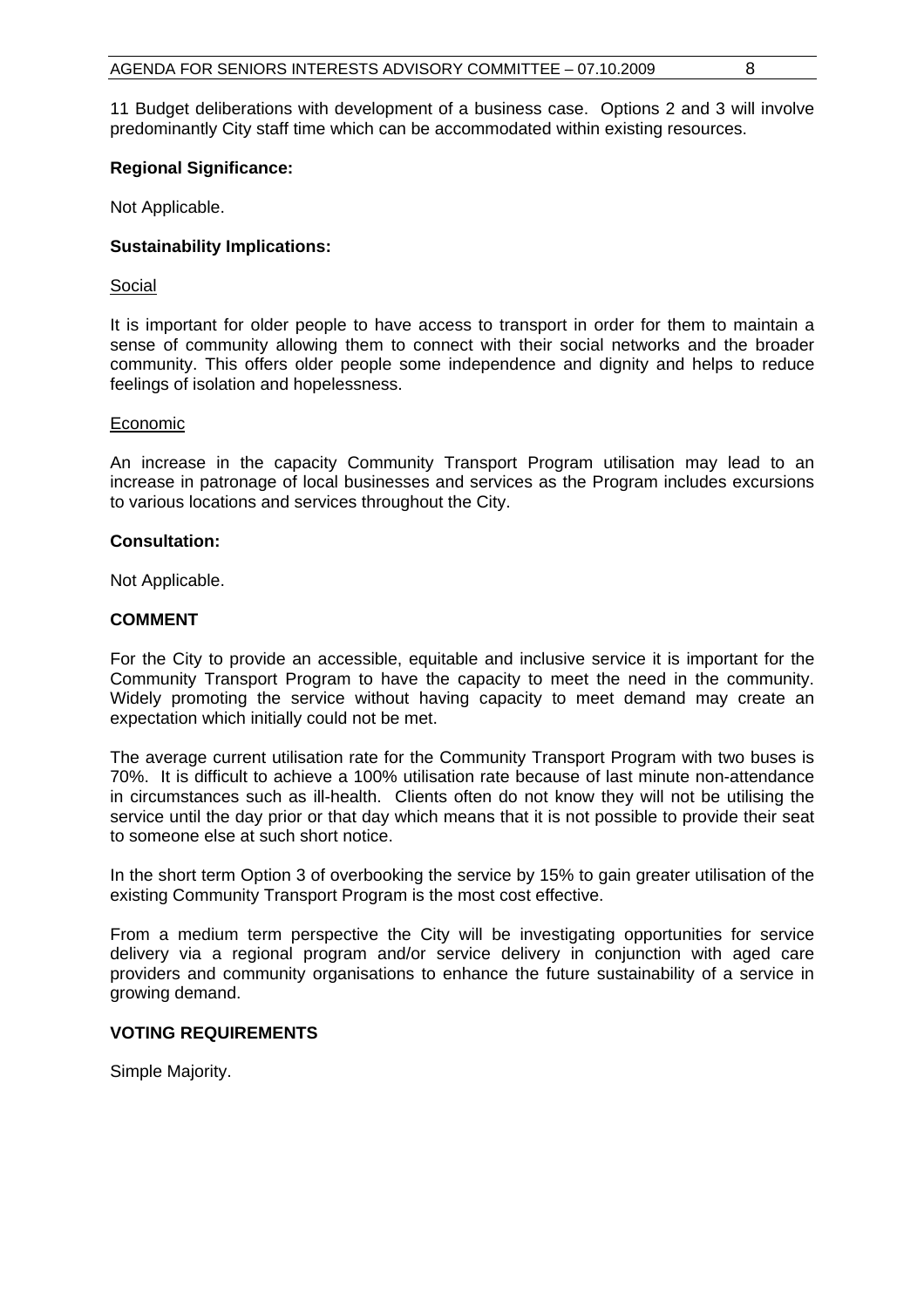#### **RECOMMENDATION**

## **That the Seniors Interest Advisory Committee:**

- **1 NOTES the review of the Community Transport Program to be undertaken by the City in the next six months;**
- **2 SUPPORTS Option 3 in the short term, which is to increase current service capacity with existing resources.**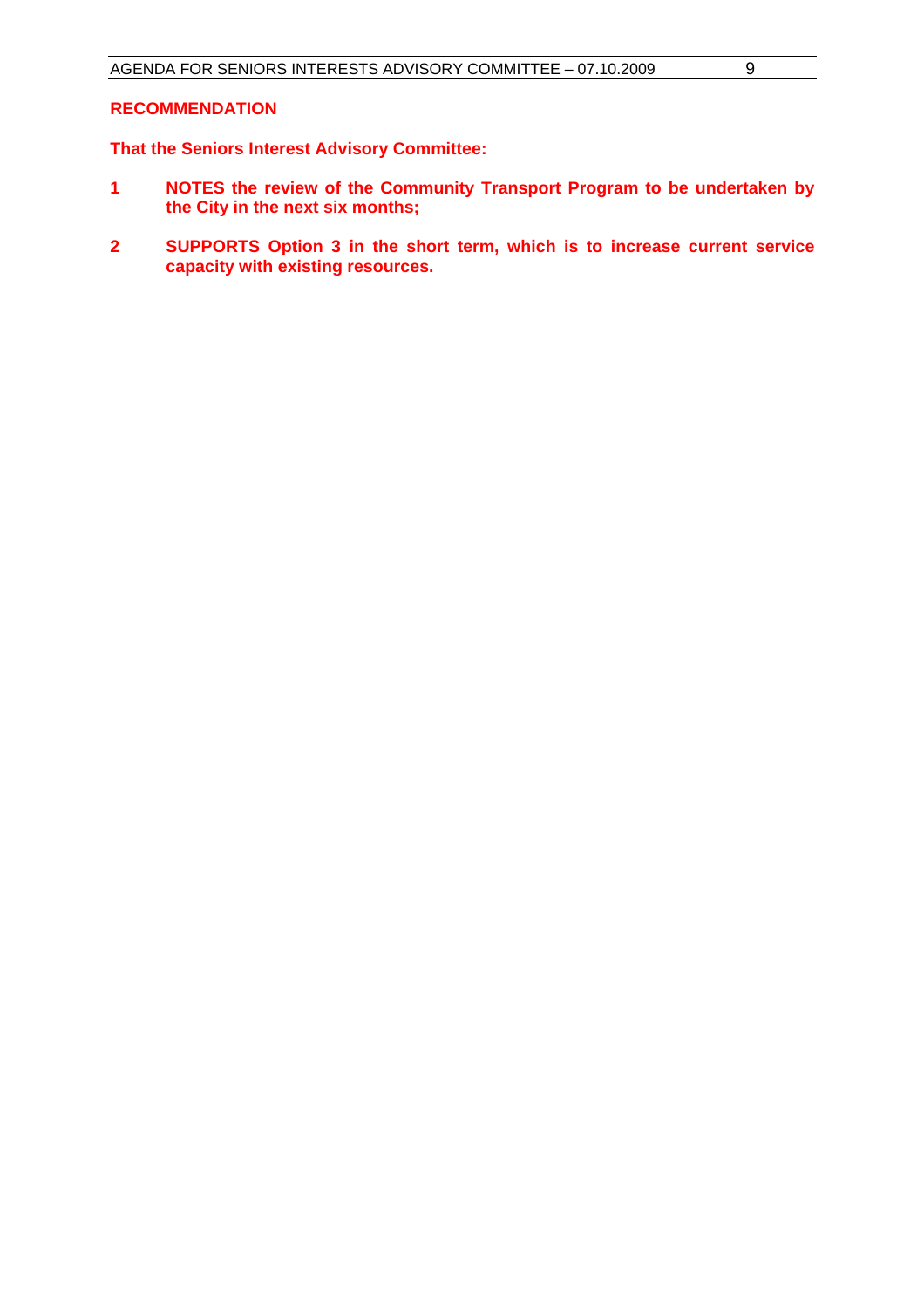## <span id="page-10-0"></span>**ITEM 2 PROVISION OF COMMUNITY TRANSPORT SERVICE TO JACARANDA LODGE**

| <b>WARD:</b> | All |
|--------------|-----|
|              |     |

| <b>RESPONSIBLE</b> | Mr Garry Hunt                  |
|--------------------|--------------------------------|
| <b>DIRECTOR:</b>   | <b>Chief Executive Officer</b> |

**FILE NUMBER:** 55511

**ATTACHMENTS:** Attachment 1 Community Transport Policy

#### **PURPOSE**

To provide the Seniors Interest Advisory Committee (SIAC) with additional information as requested on the cost of provision of the Community Transport service to Jacaranda Lodge, Wanneroo.

#### **EXECUTIVE SUMMARY**

The City of Joondalup provides a Community Transport service to the Jacaranda Lodge due to an historical arrangement from the City's inception. This arrangement is an anomaly as the Jacaranda Lodge facility is not located in the City of Joondalup. Whilst the clients of the service reside in the City of Wanneroo, the City of Wanneroo Community Transport Program is unable to accommodate the Jacaranda Lodge booking within its existing program.

*It is recommended that the Seniors Interests Advisory Committee:* 

- *1 NOTES the information outlined in this report regarding the provision of a Community Transport service to Jacaranda Lodge in Wanneroo.*
- *2 SUPPORTS the City giving twelve months notice of the withdrawal of service.*

#### **BACKGROUND**

At the April 2009 meeting, the SIAC requested a report on the City's provision of community transport for Jacaranda Lodge. At the May Council meeting, this request was endorsed and a report has subsequently been prepared.

The City of Joondalup Community Transport Program provides an alternative for older people in the community who do not drive and experience difficulties accessing public transport. The program is offered to individuals in the community who have little or no access to other reasonably-priced and reliable transport services and some organisations such as residential care providers for group bookings.

Jacaranda and Barridale Lodges (both operated by Elderbloom) were clients of the Community Transport Program provided by the former Shire of Wanneroo. When the City of Joondalup was formed in 1998 Jacaranda Lodge clients continued with the City of Joondalup Community Transport Program due to the established arrangement with Elderbloom.

The City's Community Transport Policy was developed in 2002 and revised in 2008. During its development it was recognised that a small component of the service was provided to residents in the City of Wanneroo as a result of historical circumstances. In order to rectify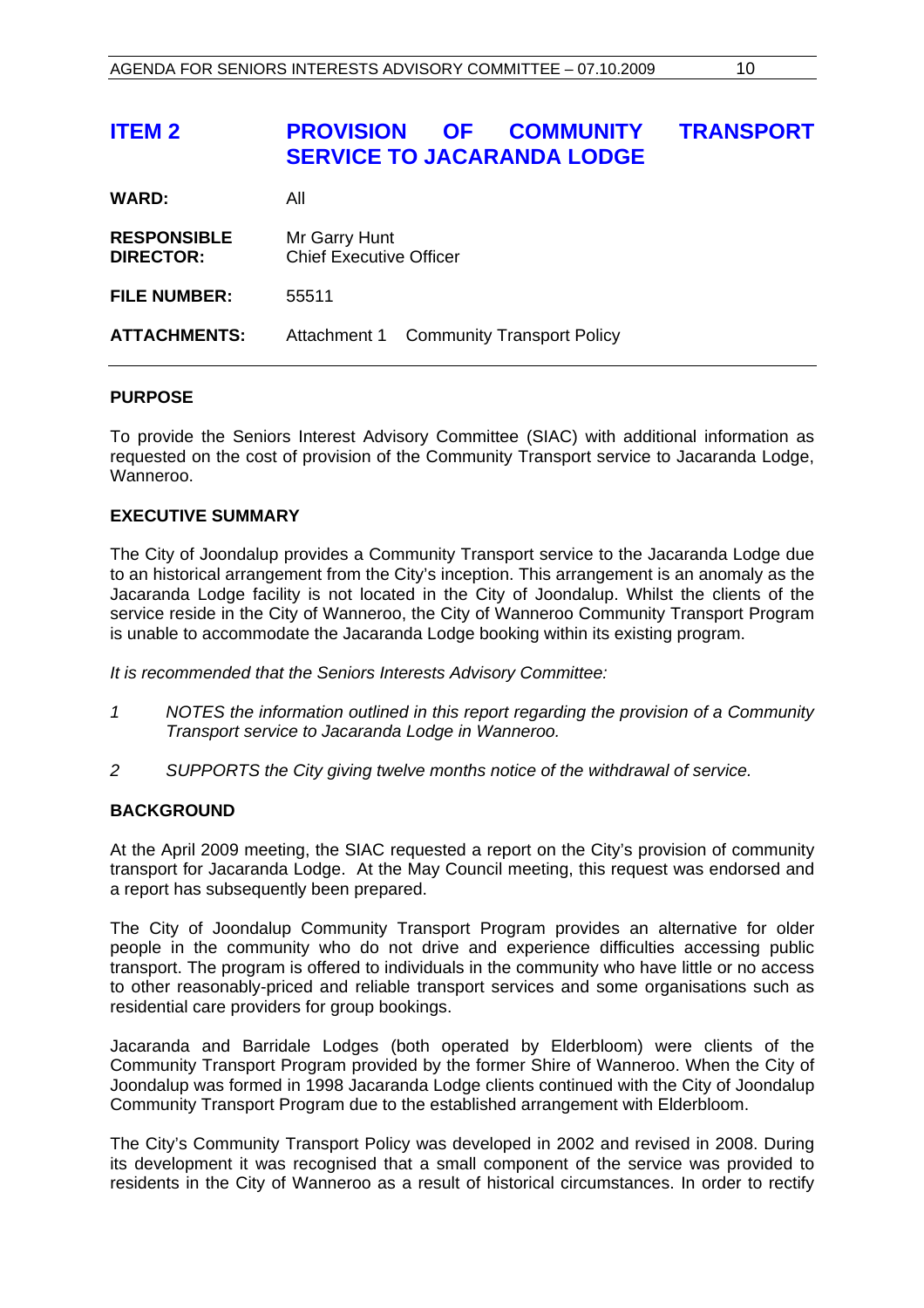the anomaly through natural attrition, the following grandfather clause was included in the Policy –

*"Note - Some existing clients of the City of Joondalup Community Transport Program reside in the City of Wanneroo. Whilst these clients will continue with the City of Joondalup's program, all future requests from residents of the City of Wanneroo will be referred to the City of Wanneroo for access to its Community Transport services."* 

#### **DETAILS**

Since the 1990's Jacaranda Lodge, which is part of Elderbloom, has an ongoing weekly group booking with the Community Transport Program which takes lodge residents on excursions to various locations in the metropolitan area. This fee-for-service arrangement occurs in accordance with the City's Fees and Charges Schedule and the Community Transport Policy.

In June 2009, the City met with representatives at City of Wanneroo to discuss the possibility of transferring the Jacaranda Lodge booking to its Community Transport Program. The City of Wanneroo indicated that it could not accommodate the booking.

#### **Issues and options considered:**

There are a number of options the City could consider in order to address the anomaly of providing a service to non-residents.

#### Immediate discontinuation of service to Jacaranda Lodge

This option would not provide Jacaranda Lodge management adequate time to make alternative arrangements.

#### Phasing out of service provision to Jacaranda Lodge over 6 month period

This option would provide the management adequate time to make alternative arrangements.

#### Twelve month notice of withdrawal of service

This option will provide an interim period of continued service for Elderbloom to make alternative service arrangements.

#### Ongoing provision of services

Given the history regarding the provision of services to Jacaranda Lodge and the grandfather clause in the City's Community Transport Policy, the service could continue to be offered on a fee-for-service basis.

#### **Legislation/Strategic Plan/Policy Implications**

#### **Legislation**

Not Applicable.

#### **Strategic Plan**

Key Focus Area: Community Wellbeing; The City of Joondalup is committed to enhancing the wellbeing of all people in the community – socially, emotionally, culturally and physically.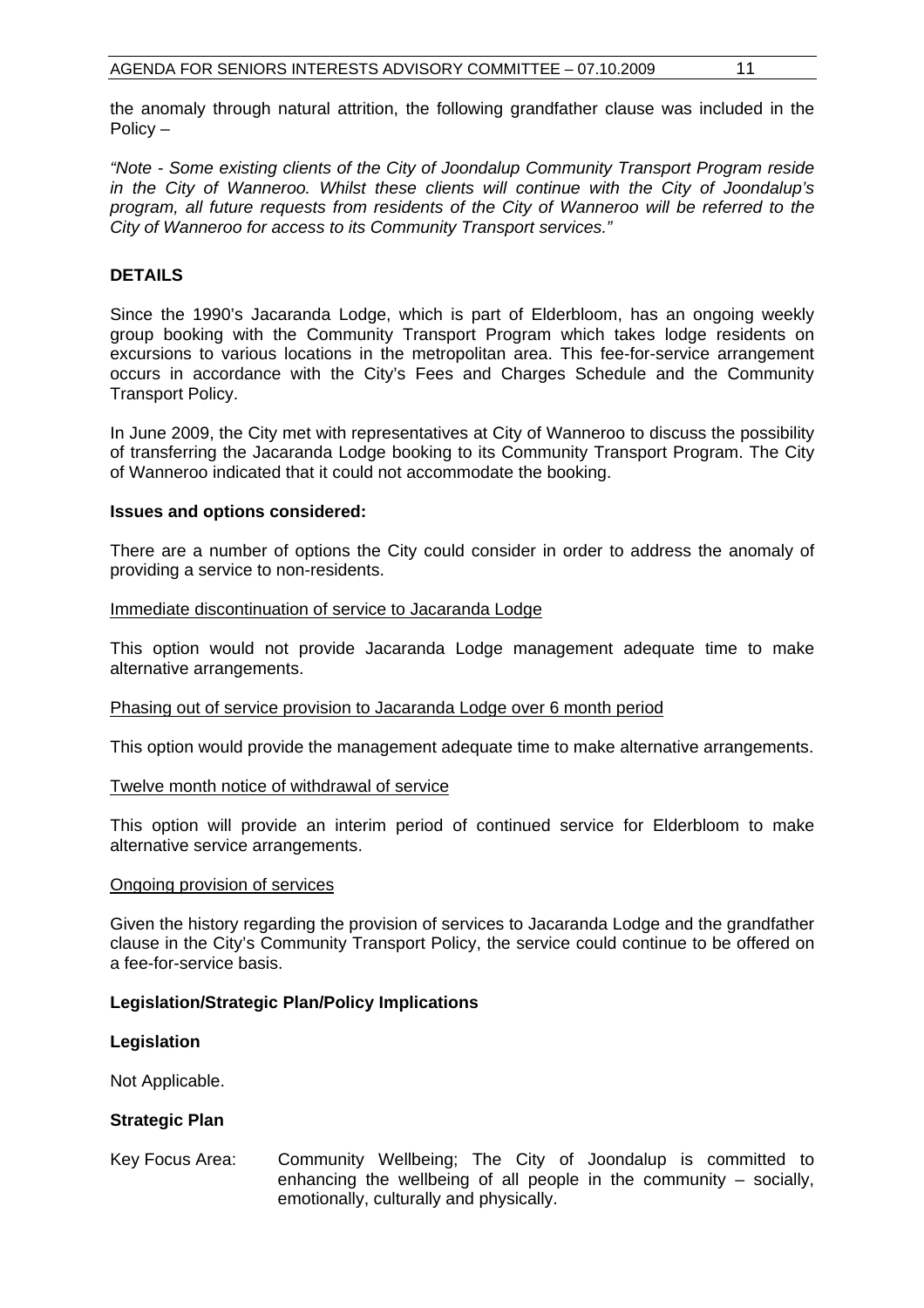- Objective: 5.1 Objective: To ensure the City's facilities and services are of a high quality and accessible to everyone - 5.1 Objective Outcome: Agreed levels of service for community infrastructure are achieved and the City's facilities and services are accessible to everyone.
- **Policy Policy** 5-1 Access and Equity

To ensure that there is equitable access to the City's information, services and facilities for all residents.

#### **Risk Management considerations:**

The provision of Community Transport Program services to City of Wanneroo residents impacts on the capacity of the Program to provide services to Joondalup residents.

#### **Financial/Budget Implications:**

Financial costs to the City involve administration, vehicle maintenance associated costs and volunteer reimbursements.

Jacaranda Lodge pays a set fee (\$59.40 per run) for the service which contributes to vehicle running and maintenance expenses for the excursions provided. The City is providing a minor subsidy (\$715.97 per annum) to provide services to Jacaranda Lodge.

| Financial Implication Summary- Provision of Service to Jacaranda Lodge                                                                                                             |                 |  |
|------------------------------------------------------------------------------------------------------------------------------------------------------------------------------------|-----------------|--|
| Annual income through service fee to Jacaranda Lodge                                                                                                                               | 3,088.80<br>\$. |  |
| Estimated annual expenditure for service provision to Jacaranda Lodge<br>(including employee costs, volunteer reimbursements, registration, fuel and<br>vehicle maintenance costs) | \$3,804.77      |  |

#### **Regional Significance:**

Not Applicable.

#### **Sustainability implications:**

#### Social

It is important for older people to have access to transport in order for them to maintain a sense of community allowing them to connect with their social networks and the broader community. This offers older people some independence and dignity and helps to reduce feelings of isolation and hopelessness.

#### **Consultation:**

The City of Wanneroo has been consulted with regard to community transport needs for the Jacaranda Lodge. The Department for Health and Ageing has been consulted with regard to funding for aged accommodation providers and specification of funding requirements in terms of recreational activities provision.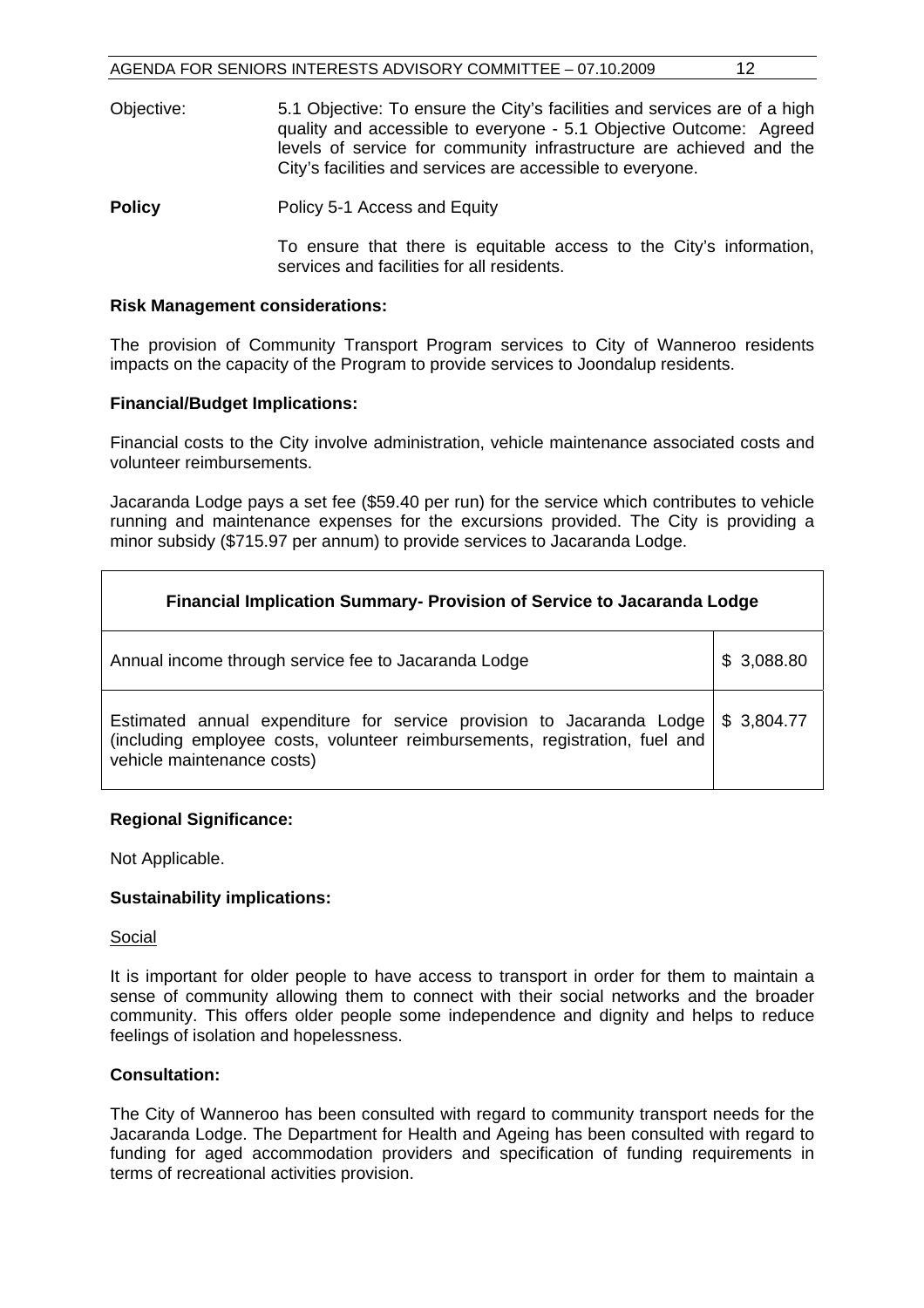### **COMMENT**

The City's preferred option is the notice of withdrawal of service at the conclusion of twelve months. This timeframe will allow for Elderbloom to make alternative arrangements for their residents as well as phasing out the provision of a community transport service outside the City's boundaries.

#### **VOTING REQUIREMENTS**

Simple Majority.

#### **RECOMMENDATION**

**That the Seniors Interests Advisory Committee:** 

- **1 NOTES the information outlined in this report regarding the provision of a Community Transport service to Jacaranda Lodge in Wanneroo.**
- **2 SUPPORTS the City giving twelve months' notice of the withdrawal of service.**

*To access this attachment on electronic document, click here:<Attach1agn071009.pdf>*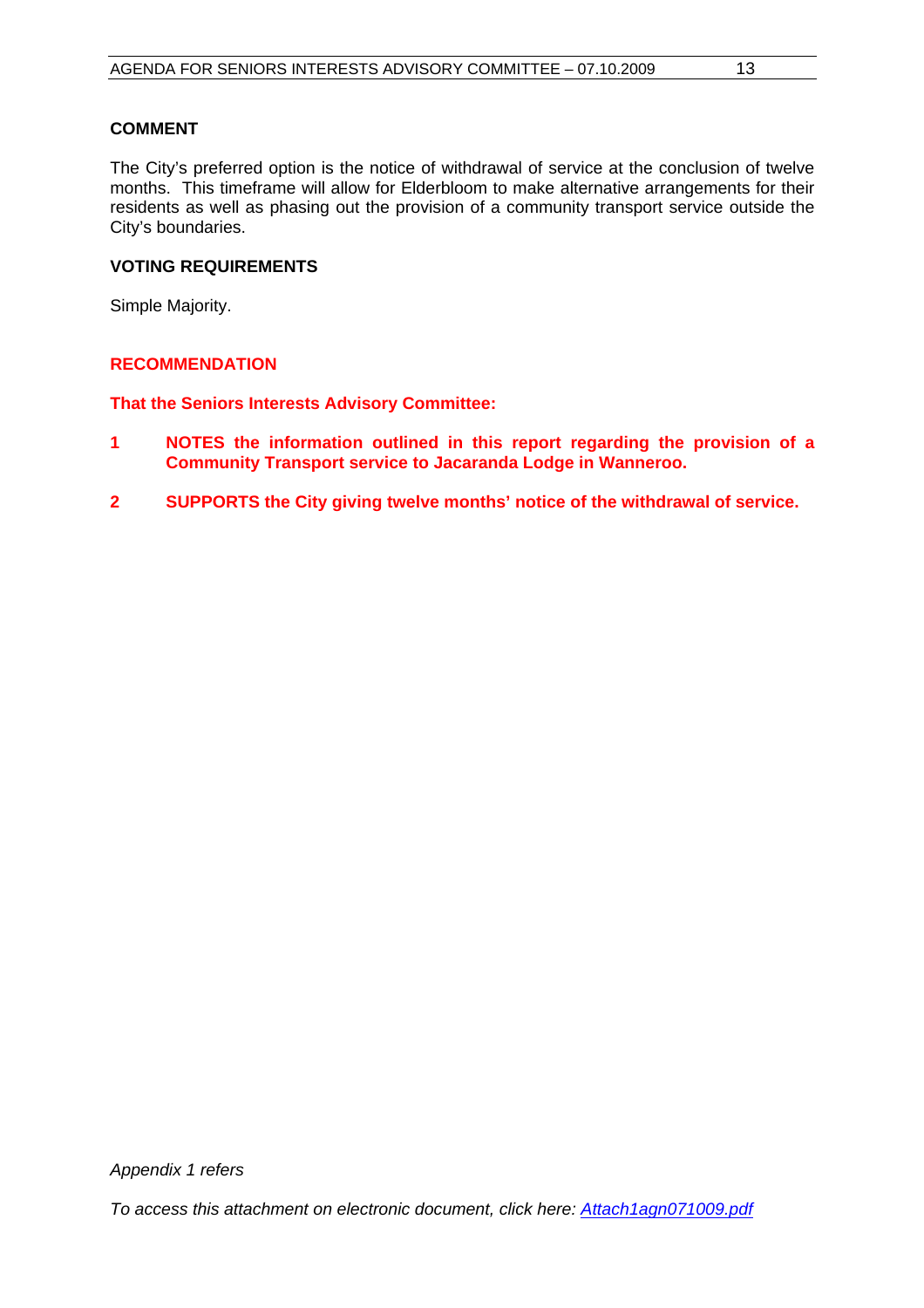## <span id="page-14-0"></span>**MOTIONS OF WHICH PREVIOUS NOTICE HAS BEEN GIVEN**

## **REQUESTS FOR REPORTS FOR FUTURE CONSIDERATION**

**CLOSURE**